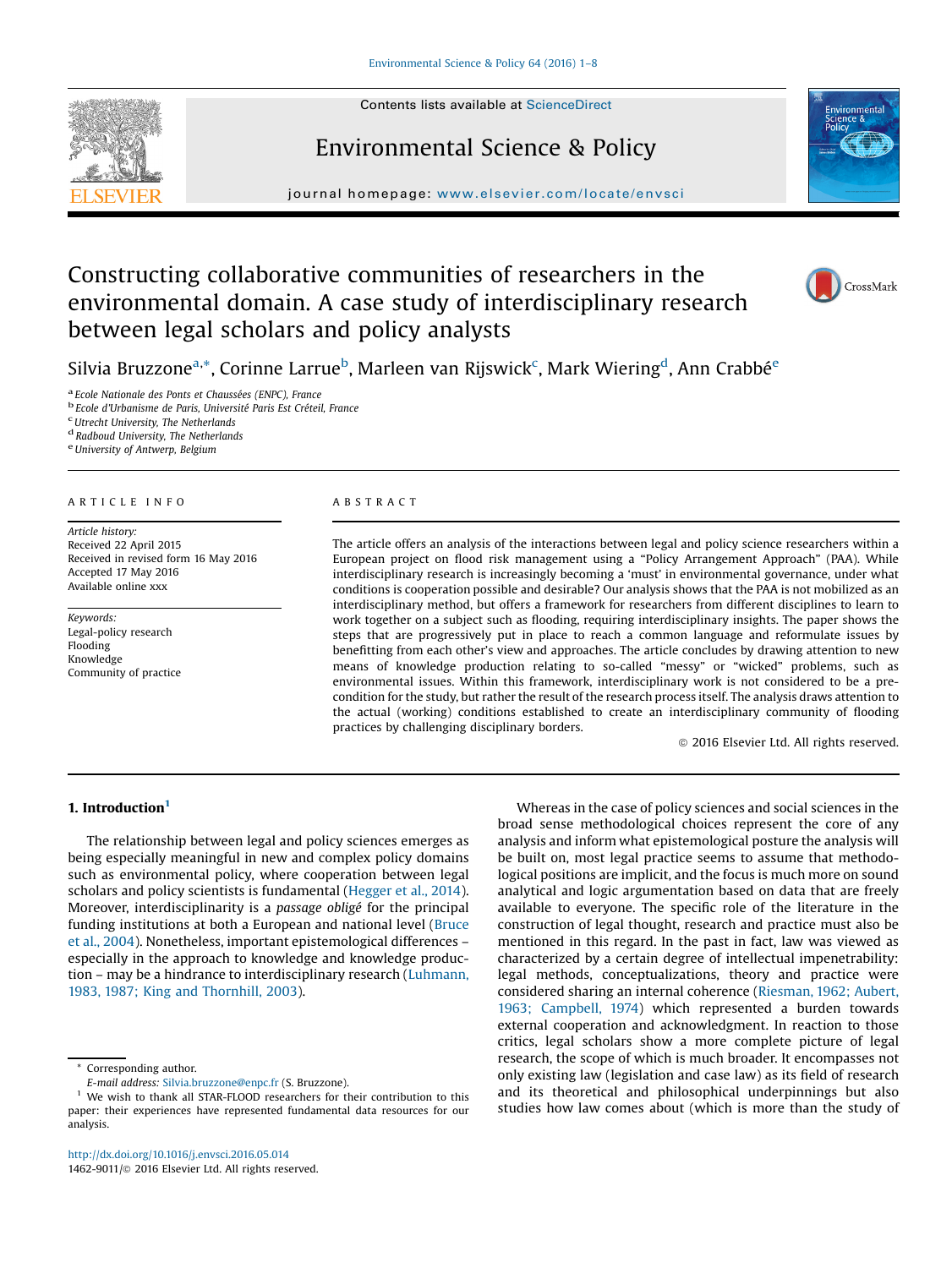policy alone) and what the impact is of law on social interaction (and vice versa) (Quist, 2014; D'Amato, 1984; [Sugerman,](#page-7-0) 1986; [Luhmann,](#page-7-0) 1988, 1993; Brouwer, 2000). The latter is the field of empirical legal research, including the sociology of law, the psychology of law and the economic analysis of law. Indeed, law is not exclusively studied in isolation without regard of its intellectual and social context and is much keener on multidisciplinary research.<sup>2</sup>

Indeed, although some authors have recently written about new disciplinary convergences between legal and policy research at an empirical level ([Raynaud,](#page-7-0) 2009; Van Hoecke, 2011; [Hutchinson](#page-7-0) and Duncan, 2012), cooperation may still prove difficult. Accordingly, while interdisciplinary research is increasingly becoming a 'must' at the European and national levels, under what conditions is cooperation possible and desirable?

In order to answer this question, we take flood risk management as an example to illustrate our argument. Because of the increasing numbers of flood events, the issue is important for all levels of government, and requires a rather innovative policy approach that lies at the crossroads of different policy domains such as spatial planning, water management, engineering, ecology and civil protection.

We will use the research work carried out in the context of the  $STAR-FLOOD$  project.<sup>3</sup> This project, gathering legal researchers and policy scientists, aims to evaluate national flood risk policies and provide design principles for the improvement of flood risk governance arrangements in six European countries.

In order to achieve this purpose, the research team used an adapted version of the so-called "Policy Arrangements Approach" (PAA) (Van [Tatenhove](#page-7-0) et al., 2000). Although this approach was not originally designed for interdisciplinary purposes, STAR-FLOOD mobilized and adapted the PAA dispositive to build an interdisciplinary research framework at the interface between policy and legal analysis. To what extent can the PAA be considered to be an interdisciplinary approach? What can the STAR-FLOOD experience teach us about interdisciplinary research on environmental policies especially between law and policy researchers?

The article is organized as follows. After the section on methods, we describe how the PAA has been mobilized within STAR-FLOOD to develop a common research programme and interest. The third part provides details of the practices implemented by the STAR-FLOOD researchers. The final part draws some preliminary conclusions stemming from this experience, and provides insights into the way collaborative and interdisciplinary research on environmental policies can be carried out.

## 2. Methods

This study is based on an analysis of the interactions between legal and policy researchers in the implementation processes of the STAR-FLOOD project.

It was immediately apparent that the work done on the development of the assessment framework of the STAR-FLOOD project (Work Package 2: [Larrue](#page-7-0) et al., 2013) would be an interesting process deserving specific attention. Therefore for this Work Package 2 a newly-recruited researcher, a sociologist and leading author of this paper has been appointed. The "external" view proposed by the newcomer turned out to be critical for shining a reflective light on the research work undertaken in STAR-FLOOD up to that time. In order to do this, she undertook two types of work: firstly, a reconstruction of the process of adjustments of the PAA to fit both legal and policy analysis in the development of STAR-FLOOD's theoretical framework and research programme; and secondly, observation of the daily practices of the researchers in both disciplines when implementing the project.

The data used in this analysis are mainly the result of:

- 1) interviews conducted by the newcomer with previouslyinvolved STAR-FLOOD researchers, both senior and junior;
- 2) the newcomer's role as a participating observer of the STAR-FLOOD project as a member of a national team attending the regular meetings organized with all the research partners;
- 3) Three questionnaires sent to all STAR-FLOOD researchers to encourage researchers to provide their experiences within the STAR-FLOOD project.

In particular, the first questionnaire focused on the preparation of the assessment framework in general, and was intended to acknowledge the difficulties encountered by researchers in implementing the project. The last two were developed specially for this article: the first one was more generally focused on understanding interdisciplinary research within STAR-FLOOD, while the second had the specific intention of clarifying certain practical aspects of their day-to-day work: how social and legal scholars work together, how they organize their fieldwork, etc.<sup>4</sup>

Last but not least, this contribution is also the result of the intense and lively discussions among its co-authors on the "STAR-FLOOD research methods".

One final methodological note is appropriate here: although STAR-FLOOD is an international research programme, the international "variable" has been omitted from this analysis. This means that when we refer to "legal" and "policy" researchers, we do not mention their nationality. Although the topic is a highly interesting one, we decided not to integrate it into this analysis, thereby avoiding having to open the "Pandora's box" of the development of specific disciplines and academic cultures within each country.

## 3. Framing PAA categories within STAR-FLOOD: burdens and potential

As a theoretical framework, the PAA (Van [Tatenhove](#page-7-0) et al., [2000](#page-7-0)), is the result of discussions within the Political Sciences of the Environment group (Milieu en Beleid) at Radboud University, Nijmegen at the end of the 1990s. This group studied the dynamics of environmental policy at a national and European level. The PAA therefore focuses explicitly on the dynamics of policy arrangements. A policy arrangement has been defined as the 'temporary stabilization of the content and organisation of a policy domain' (Van [Tatenhove](#page-7-0) et al., 2000). It is structured in four dimensions: actors, resources, rules of the game – meaning formal institutionalized rules and informal rules – and the policy-relevant discourses that determine the character of the policy arrangement (see [Table](#page-2-0) 1). The central idea of this institutional approach is that it becomes possible to characterize policy domains and provide detailed information on stabilization of or changes to these dimensions, and therefore to the features of policy domains. It is therefore suitable to analyse and assess policy arrangements in the framework of the STAR-FLOOD project which aims to develop improved policy design principles for flood risk governance

The marriage between the PAA and STAR-FLOOD then continued as a Dutch story. The idea of building an interdisciplinary

 $2$  We would like to thank Anoeska Buijze and Bald de Vries for their clarification on the scope and diversified contribution of contemporary legal research. <sup>3</sup> [www.STARFLOOD.eu](http://www.STARFLOOD.eu).

<sup>4</sup> We received eight answers to the first questionnaire (five young researchers – who mostly answered jointly as national team – and three senior researchers) and five answers (four young researchers and one senior researcher; three joint answers and two individual ones) to the second.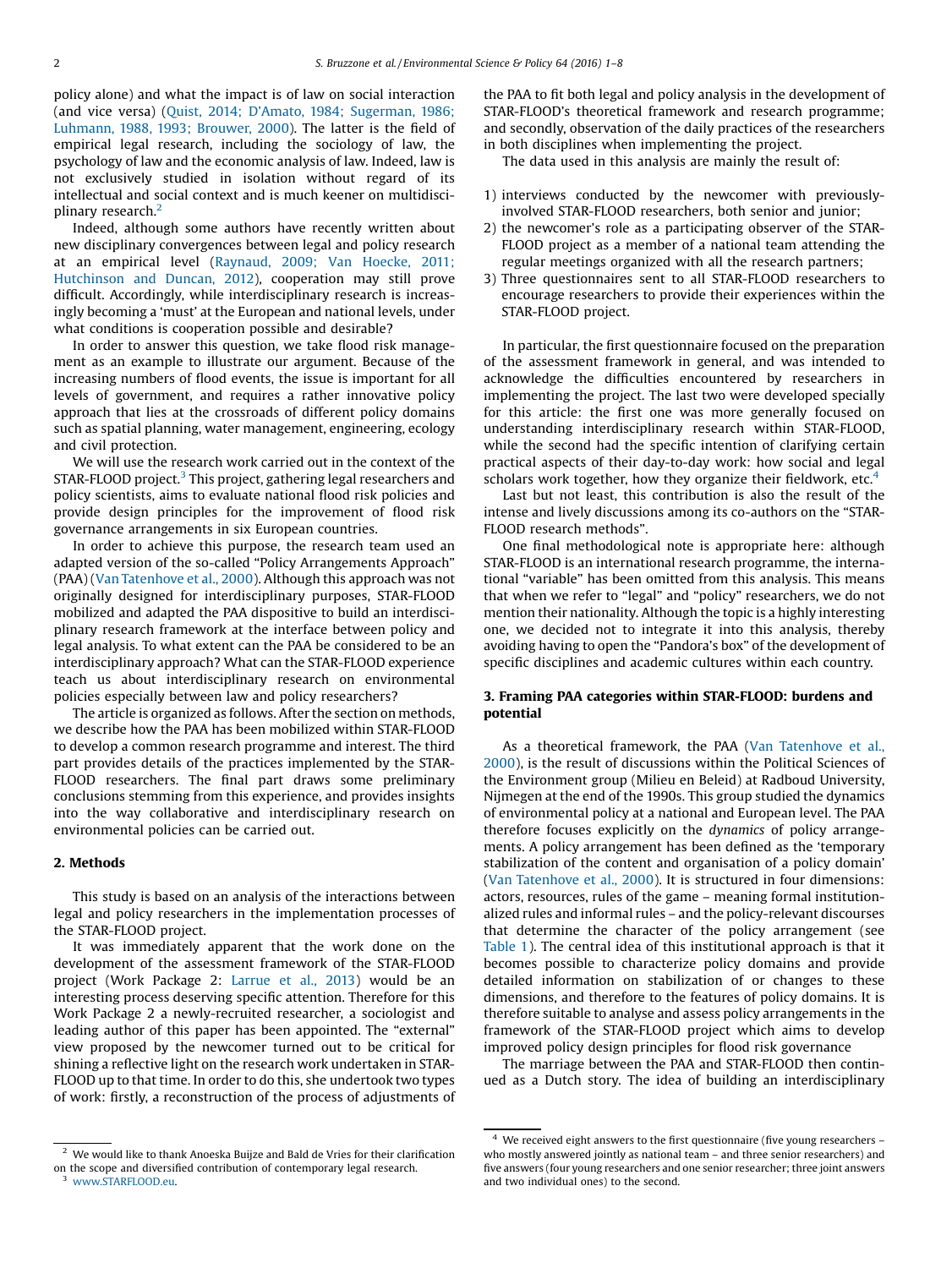#### <span id="page-2-0"></span>Table 1

Operationalization of the Policy Arrangement Approach (PAA). (Based upon [Wiering](#page-7-0) and Arts, 2006).

| Concept            | Aspects     | Dimensions                              | Change indicators                                                                                                                                                                                 |
|--------------------|-------------|-----------------------------------------|---------------------------------------------------------------------------------------------------------------------------------------------------------------------------------------------------|
| Policy arrangement | Substantial | <b>Discourses</b><br>Rules <sup>a</sup> | Change in:<br><i>*Paradigms</i><br>*Utopias<br>*Policy programs<br><i>*Legislation</i>                                                                                                            |
|                    | Procedural  | Actors<br>Resources                     | *Procedures<br>*Political culture<br>*Actor constellation<br>*Interaction patterns<br><i>*Coalitions &amp; oppositions</i><br>*Resource constellation<br>*Power relations<br>*Political influence |

<sup>a</sup> The rules can be both substantive and procedural in nature. The dotted line in the table marks the crossover point from substance to procedure.

project on flood risk governance bringing together social scientists and lawyers was developed in the context of a previouslyestablished collaborative relationship among researchers from the two disciplines at Utrecht University being environmental governance (Copernicus Institute) and law (Utrecht Centre for Water, Oceans and Sustainability Law) and between the policy analysts at Radboud University in Nijmegen. As the categories of the PAA refer to commonly-used terms – in particular "rules of the game", "actors" and "resources" – it seemed to be an appropriate tool for interdisciplinary research on flood risk management. Accordingly, although the PAA framework had its roots in policy analysis, its potential for integrating a legal perspective into an international comparative perspective was recognized by the promoters of the STAR-FLOOD project from the outset (see Table 2)

"the PAA explicitly offers room for legal research questions because from a legal point of view, the law includes the attribution of power and policy instruments, and also the power to obtain (financial) resources, for example by providing for a tax system. This works very well to place all relevant powers, rules and resources centre stage. Even discourses can be found in the parliamentary proceedings and legal literature that accompany proposed legislation" (Senior legal researcher)

As shown in Table 2, the two disciplines share a common sphere, in particular with regard to the substantial portion. Nonetheless, it could be said that while they share an interest in the same dimensions, they do not approach them in the same way and with the same questions. Some important differences are to be found with regard to "actors" and "rules of the game". In relation to actors, while policy scientists may be interested in researching all types of actors and actor coalitions and their formal and informal interdependencies, legal scholars focus more on the legal authority, the possibilities and powers of actors and coalitions and their formal mechanisms of participation, coordination and supervision. Important differences may then be found in how the "rules of the game" are understood. Policy scientists may look at the rules as a formalisation of values, power relations and organizational procedures. For legal scholars, the focus on policy content (divisions of responsibilities, instruments in force, etc.) represents a way of analysing the rules governing a particular policy system. Generally speaking, therefore, legal analysis tends to focus on the institutional organisation and legality and legitimacy of legal rules as well as the way these rules are used in practice, while for policy analysts, institutionalisation is a major focus, including informal rules.

#### 4. Implementation of the PAA by legal and policy researchers

In this section, we discuss how the PAA was mobilized and adapted within the STAR-FLOOD project and how this analytical framework was used in practice by the researchers. As we will see,

| ۰.<br>. .<br>. . |  |  |  |
|------------------|--|--|--|
|------------------|--|--|--|

PAA adjusted to policy analysis and legal analysis.

| Policy analysis                                                           | <b>DISCOURSES</b>                        | Legal analysis                                                                                                                      |
|---------------------------------------------------------------------------|------------------------------------------|-------------------------------------------------------------------------------------------------------------------------------------|
| How do actors/scholars see reality?                                       | *Paradigms                               | How do actors/scholars see reality (Law in the<br>Books versus Law in action); Doctrines                                            |
| values and goals at stake                                                 | <i>*</i> Utopias                         | Values and goals at stake, implicit or explicit in<br>legal documents                                                               |
| content of policy programs, policy<br>concepts etc.                       | *Policy programs                         | Formalisation of policy programs/content and<br>changeability of programs                                                           |
| Have discursive and organizational<br>structures been implemented and how | RULES OF THE GAME<br><i>*Legislation</i> | What legal instruments are available for active<br>and passive management? Are there legal                                          |
| do they function? Are they also<br>formalised in law?                     |                                          | standards (flood risk standards)? How is dealt<br>with property rights? What financing and<br>compensation mechanisms are in force? |
| What are the formal and informal rules of                                 | *Procedures                              | Formal procedures and assessments etc.                                                                                              |
| the game of governance?                                                   | *Political culture                       | including rules for access to information,                                                                                          |
|                                                                           |                                          | participation and access to justice.                                                                                                |
|                                                                           |                                          | Formal rules of the game (e.g. formalisation of<br>consensus building in NL)                                                        |
| What actors are involved what are their                                   | <b>ACTORS AND COALITIONS</b>             | Legal authority and powers for active and passive                                                                                   |
| interdependencies?                                                        | *Actor constellation                     | management. Coordination and supervision                                                                                            |
|                                                                           | *Interaction patterns                    | mechanisms.<br>Participation rules and access to justice                                                                            |
| What coalitions are there to be found?                                    | Coalitions & oppositions                 | Legal authority of specific actor coalition, legal                                                                                  |
|                                                                           |                                          | dimensions of (financial) instruments,                                                                                              |
|                                                                           |                                          | Coordination and supervision mechanisms<br>e.g. advisory committees (including experts)                                             |
| Financial, relational.                                                    | <b>RESOURCES</b>                         | Budgets for research and knowledge building                                                                                         |
| Who pays who in knowledge institutes;                                     | *Resource constellation                  | ensured in legislation?                                                                                                             |
| counter expertise; epistemic                                              | *Power relations                         |                                                                                                                                     |
| communities sharing knowledge etc.                                        | *Political influence                     |                                                                                                                                     |
| Other resources e.g. mobilisation of                                      |                                          |                                                                                                                                     |
| support within society.                                                   |                                          |                                                                                                                                     |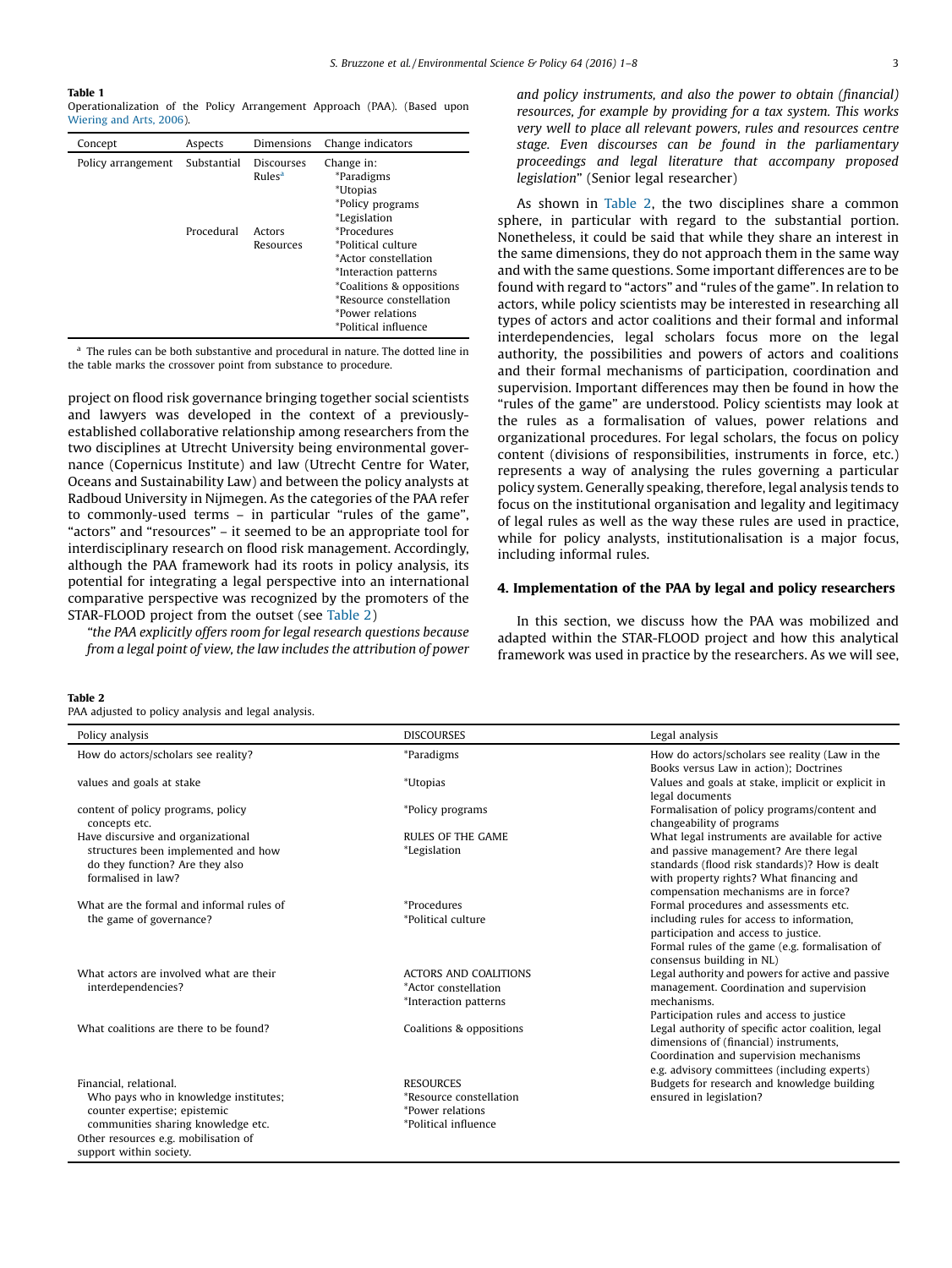not only using the PAA but also other factors contributed to a challenging cooperation between legal scholars and policy scientists.

## 4.1. An adaptation of the PAA to legal thought: a matter of precision

As stated above, from the outset it seemed feasible to use the PAA, as it offers clues for both disciplines. At the same time, the participants in the STAR-FLOOD project had extensive discussions from the earliest moments on how the PAA could be made useful for both policy scientists and legal scholars. It became clear that certain dimensions of the PAA needed to be adapted to the language and questions of legal scholars.

It was first decided that the legal scholars would formulate the **questions** that needed to be answered in order to conduct the legal research in the STAR-FLOOD project in addition to the social science research questions. These were integrated into the assessment framework as operational guideline questions for conducting the empirical work.

Particularly interesting is then the "negotiation" process between the lawyers and policy scientists on vocabulary. The policy analysts offered a text on the Policy Arrangements Approach in order to create an understanding of the methods; this enabled discussions to take place, and provided a start for its operationalization within STAR-FLOOD. This operationalization was then amended by the lawyers in order to achieve the greater level of precision they needed: certain terms, such as "procedures", "rules of the game" and "change", were not precise enough to cover all the legal and institutional aspects of flood risk governance.

[Box](#page-4-0) 1 includes some quotations from the "Policy Arrangements Approach: conceptual starting points" prepared by the policy scientists as early input for Work Package 2 of the STAR-FLOOD project (December 2012).

The work of explication and negotiation on specific terms and their operationalization was not limited to the "rules" dimension of the PAA ([Box](#page-4-0) 2).

It quickly became apparent that the creation of a glossary (58 pages) was desirable to provide definitions and descriptions of the concepts used in the project. The aim of the glossary was to provide an overview of possible interpretations of concepts: researchers were encouraged to think about the precise meaning of the concepts they used, and were asked to make their interpretations explicit in their texts.

"One of the noticeable differences is that in legal writing, words have very specific meanings, and there are clear rules about when and when not to apply them. In contrast, the language of social science is far more diverse and context-based – this works insofar as social science has embraced the idea of different epistemological positions, meaning we can still understand one another and accept that the same word can mean different things from different perspectives. This is something that is less obvious within legal studies" (Young legal researcher)

Beyond the different understandings of terms, one may account for the different use of certain legal dispositives between legal scholars and social scientists:

"For example, the use of circulars or administrative doctrines (the Rhône doctrine) is meaningful, as non-lawyers use them every day in their analysis, while in legal terms, the two sources are if not insignificant, at least of secondary importance. Once a problem is posed in terms of a circular, lawyers seize it and restate it in relation to the hierarchy of norms and legal force, allowing them 1) to treat the problem legally, 2) to realize the true importance of a priori non-legal tools (which are the real rules of the game), and 3) to provide non-lawyers, in turn, with critical analysis." (Young legal researcher)

In this paragraph, we have seen the adjustments that were made in order to better integrate the legal scholars' research questions and vocabulary. In particular, it is worth noting the increased level of precision contributed by the legal researchers in the definition of the research objectives, and especially in the understanding of specific terms, such as rules, competences and legitimacy.

#### 4.2. Beyond the PAA: discrepancies in methods

Despite the adjustments we have seen so far in the preparation of the first deliverables, $5$  discrepancies became evident between the lawyers and social scientists, especially in terms of methods.

'What we discovered is that social scientists have a far more mature and well-developed methodological approach, and distinguish every separate step of their research, while lawyers, for example, will never just describe what is in the law (in which case you could just copy and paste the text of the law into your research), but immediately analyse and explain it and complement it with opinions from the case law, literature and so on. The way we describe legislation and the law often includes historical background and the way the law and the main concepts in it have been evaluated and have taken on their meaning they have nowadays.' (Law Professor)

In contrast to the policy scientists' culture of starting out with predetermined ideas on potential explanations and deductive posture, the legal scholars were much more comfortable with an inductive approach. In the preliminary phase of the actual research, there was a great deal of debate on the use of analytical frameworks to explain stability and dynamics in flood management arrangements. The policy scientists came up with an elaborate description of explanatory factors derived – among others – from the multiple streams framework [\(Zahariadis,](#page-7-0) 2007), the punctuated equilibrium framework (True et al., [2007](#page-7-0)) and the advocacy coalition framework ([Sabatier](#page-7-0) and Weible, 2007). The lawyers were somewhat confused by this approach. First of all, these theories were not familiar to the lawyers in the research group. As noted in the minutes of the Paris meeting (2 July 2013):

"The legal scholars, once confronted with the field, will be more comfortable with trying to explain what they have experienced, and explanatory factors might appear more clearly".

As we have seen in the previous paragraphs, legal researchers tend to bring more precision to their analyses, especially in areas such as rules and lawfulness. On the contrary, social scientists tend to zoom out in order to establish broader connections among the different levels of the analysis (institutional and informal, political and discourse, institutional and at the level of civil society, etc.). While the law researchers started their research from the rules of the game as they include the powers of actors and the possibilities for gaining resources, the social scientists concentrated mainly on the other dimensions of the PAA and tried to make connections between the four of them.

It was soon clear that acknowledgement of these differences and the risk of creating separate disciplinary research blocks would be a hindrance to the research. The need to look for ways to converge the legal and policy science approaches became urgent. In order for the young (legal and social science) researchers to be able to 'co-produce' the national and local case study, the discrepancies between both disciplines in the practical research work needed to be dealt with. The next paragraph discusses how

<sup>5</sup> [Hegger](#page-7-0) et al. (2013) (Work Package 1 on Problem Analysis) and [Larrue](#page-7-0) et al. [\(2013\)](#page-7-0) (Work Package 2 on the Assessment framework and methods for the empirical research).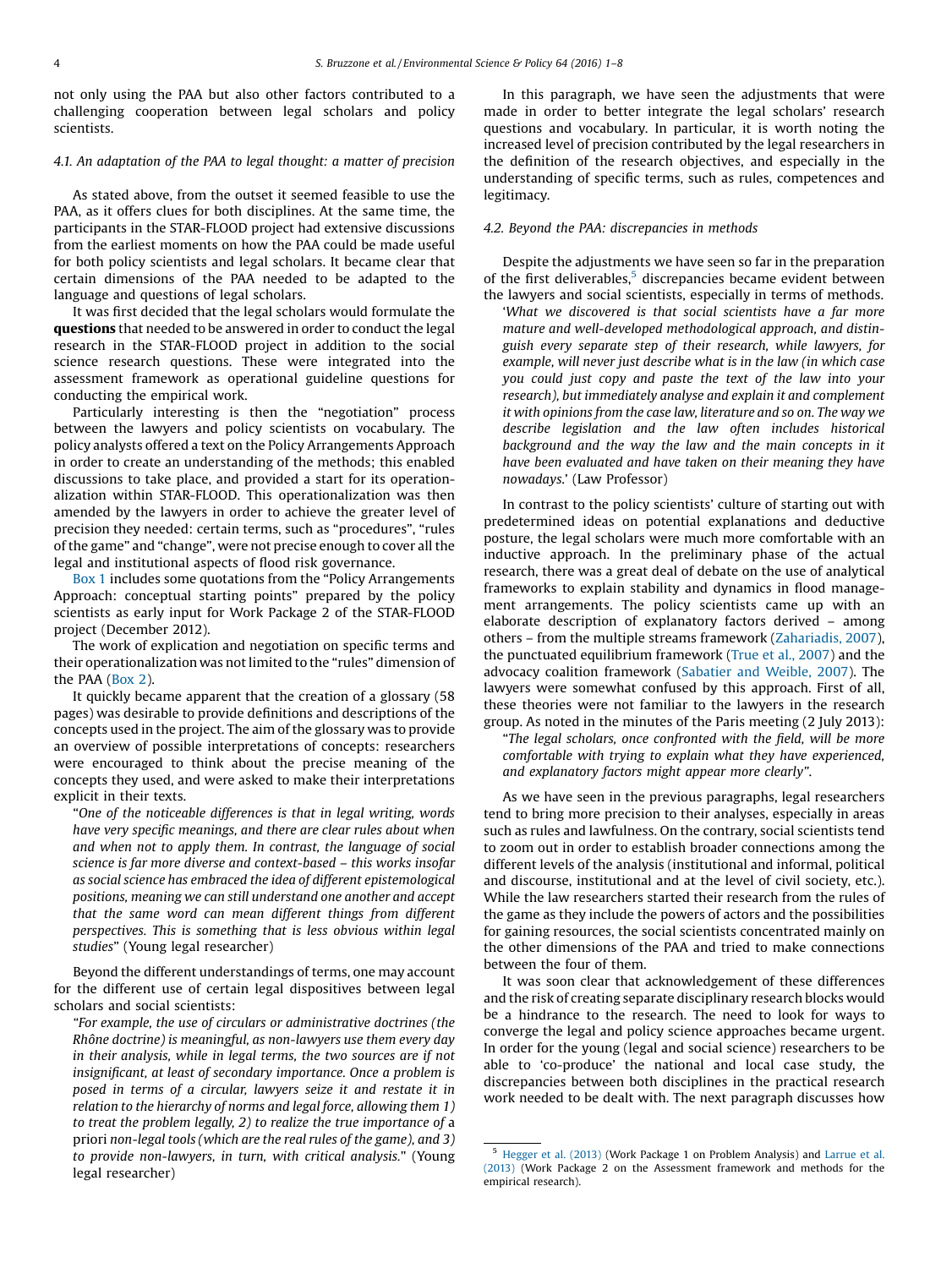<span id="page-4-0"></span>Box 1. What rule is about?

"A third 'entry point' into a policy arrangement is the dimension of 'rules'. Rules are the mutually-agreed formal procedures and informal routines of interaction within institutions"

Comments from the lawyer: It is in this aspect of the PAA that the legal view might be quite different or more extensive. It now looks as though the 'rules' merely involve procedural aspects. ( . . . ) For lawyers, substantive requirements are also of great importance: what norms, standards and implementation tools are used, and what is their legal status in several jurisdictions, how lawful and effective (enforceable) are they, how they can contribute towards the prevention of conflicts and how are conflicts dealt with.  $\degree$ (...) The ambiguous nature of rules in this context is further stressed by the fact that such 'regulatory power' is again often based on formal or informal rules".

Comment from the lawyer: I think you should define 'rules'. In the event you mean the law, it is exclusively controlled (in any case for the duration of a Cabinet).

"Entering the tetrahedron $^6$  via the rules dimension is a suitable strategy for studying the influence of institutional change on particular policy areas".

Comment from the lawyer: Why only institutional change? We should also look at the substantive requirements and changes that can be identified (other standards, other instruments, other remedies). Besides the aspect of legal certainty, principles of proper or good governance can play a role (proportionality, subsidiarity, etc.).

#### Box 2. Discussion on other terms

The notion of "competences" has different meanings: for legal scholars, it is all about the formal competences an authority has, what an actor can or may do, what it is legal or illegal to do, etc., while for policy analysts, it is a question of skills, knowledge, attitudes, and being capable of doing something.

The same goes for "appropriateness": legal scholars focus on issues like legality, the rule of law, general principles of proper administration etc., while policy analysts concentrate on issues such institutional fit, accordance with decision-making procedures, dominant paradigms, working methods, etc.( . . .) Other examples of "boundary terms" in STAR-FLOOD are, for instance, "lawfulness" which has a legal, political and social meaning. (Senior researcher in Policy Science).

the distance was reduced.

#### 4.3. Reducing the distance

Although at the beginning most discussions were on the adaptability of the PAA dispositive to both disciplines, it soon became apparent that a key aspect to be overcome was the creation of practical conditions to enable the young researchers (from both disciplines and all countries) to work together.

"The lawyers and policy analysts have to work together on a common ground. Some will start top-down [national level] (legal scholars), and some will start bottom-up [case study level] (policy analysts). Some milestones to compare law and policy analysis have to be agreed on. ( . . . ) The legal level should be worked at a context and sub-system level as a start. The local level is also important as far as, for example, the implementation of rules and control is concerned" (Minutes of the Paris meeting, 2 July 2013).

The first idea was to create more opportunities for exchanges between social scientists and lawyers. During the Paris meeting (2 July 2013) it was decided that the younger researchers from all the consortium countries would meet at master classes and consortium meetings every three months instead of every six months, as initially scheduled. During these master classes, the younger researchers would discuss the concepts to be used and specifically defined milestones, deliberate on particular issues in the collaboration between the legal scholars and policy scientists, and receive specific training on research skills (interview techniques, discourse analysis etc.).

Another element was the promotion of closer collaboration in the empirical research work. In particular, the legal researchers were invited to participate in the interviews organized by the policy scientists. In most consortium countries, legal scholars accepted the invitation, and interviews were organized and conducted jointly.

In conclusion, convergence in the approach to the fieldwork was encouraged by: questioning the concept of separate roles for the two disciplines involved in the research, the creation of the conditions for intensified exchanges among researchers and collaborative empirical research work. Consequence of this approach was that far less legal research could be done than was originally planned as the project planned one year of case study research for each country.

But what was the position of the young researchers on the fieldwork? What was their experience of the PAA and the research work as a whole?

#### 4.4. Muddling through: young researchers on the fieldwork

In this paragraph, we focus on the practical experience of interdisciplinary research within STAR-FLOOD. At this level, the researchers acknowledged the different roles played by each discipline in the research.

"With the case studies or country analysis it is helpful when the legal scholars take a first step by doing an overview of the relevant legislation in the case. This can be used by the social scientists to prepare for the interviews. Afterwards, we have a similar pattern to that of XX [name of a country in the project], where the results of the interviews form a framework out of which it becomes clear what should be investigated in further detail by the legal scholars"

 $\overline{6}$  The four dimensions of the PAA are inextricably interwoven. [Liefferink](#page-7-0) (2006) (Young legal researcher) has proposed the image of a tetrahedron to symbolize this interconnectedness.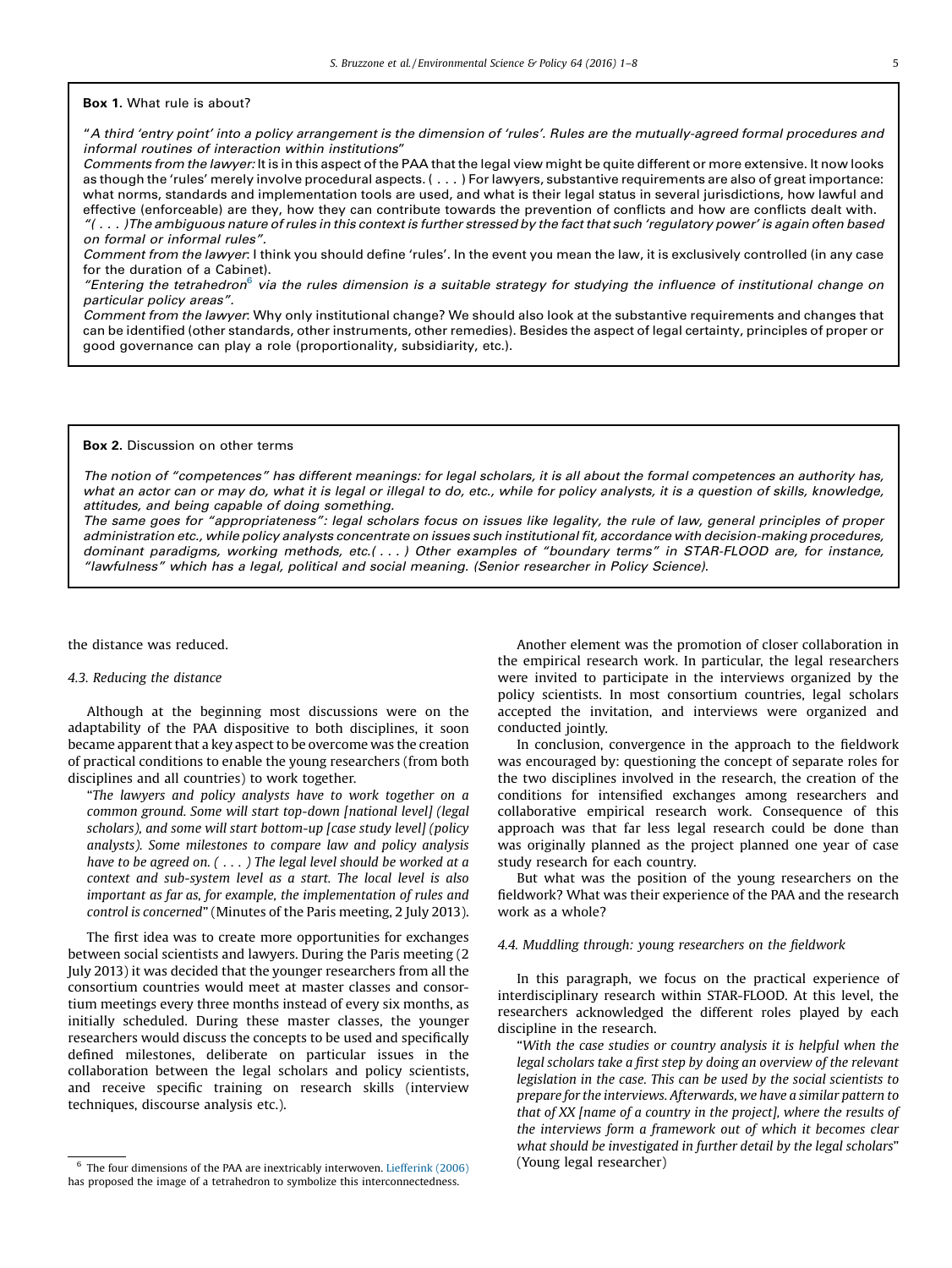Beyond the formal roles, the accounts tell of more dynamic interactions between the two disciplines: in particular, translation  $-$  of legal terms or concepts to social science and vice versa  $-$  is meant to play a central role in making the operational work among researchers viable and fluid.

Everyone's efforts to find a common language are very evident. Time is always spent on "translation" at meetings; otherwise it would be impossible to move the research forward. For example, when a question is asked by non-lawyers, it is always reformulated by the legal researchers based on their understanding of the problem, but this process also retroactively illuminates the non-lawyers' understanding of the problem." (Young legal researcher)

"We often have to discuss a great deal in order to understand how we respectively understand the issues.  $( \ldots )$ : we have to give details of our interpretations, as it is not «obvious» to the others: there are a lot of presuppositions, differences in what we are looking at, what we are looking for . . . it is taken for granted in each discipline, but we have to explain it to each other. The simple question «is the law well implemented?» can be understood differently by both 'sides'. The effectiveness of the law can be the main issue for a legal researcher, but it is only a small part of the problem for the social scientist when we wish to answer the question of implementation. (Young geography researcher)

But translation is not just meant to make interactions and work possible: It is through a process of translation and mutual interaction that a new understanding of problems may come about.

Even though the legal work may be rather guided by the social scientists, I think this is the first step in our collective dynamic. In a second phase, in return, lawyers bring facts and knowledge to the table that we hadn't necessarily foreseen and this can orientate our understanding and interpretations. As we progressively learn to see the research issues through our mutual point of view, we come to a different formulation of the questions. My interpretation of the issues at stake is not the same after comparison with the legal view (Young geography researcher).

In this section, we have provided some elements of the daily work done by young researchers in taking STAR-FLOOD forward. The need to reinforce the collaboration was mainly satisfied through the creation of more opportunities for exchanges and working together on workshops and joint interviews. Two elements are worth noting here: the acknowledgement of the division of roles between the two disciplines and the prioritization of social science methods and leadership in some countries in the research. Nonetheless, beyond their formal roles, the researchers acknowledge the extent to which the core of the work of the project is based on development of a common ground for understanding the problem and working together.

## 5. Some preliminary conclusions: the PAA is not an interdisciplinary research method (and it never pretended to be one)

In the previous chapters, we have given an account of the work of the STAR-FLOOD legal and policy researchers in mobilizing the Policy Arrangement Approach (PAA) in order to improve flood risk governance configurations. Because it mobilizes categories (actors, power, rules, and resources) that are shared by both disciplines, the PAA was adapted to be appropriate for both law and social sciences. Nonetheless, in the development of the assessment framework, this "flexibility" turned out to produce "false friends": terms such as 'rules' or 'legality' or 'legitimacy' that sounded familiar to both disciplines needed extensive clarification and have been the

subject of long discussions. Specific adjustments were needed so that the lawyers could make it useful and usable in their work.

Despite this first adapting phase, more methodological differences relating to the approach of the research came up that pushed the research coordinators to find ways of reducing the distance between the two approaches. This led to the creation of more opportunities for exchanges among the young researchers: more frequent meetings, the involvement of legal researchers in interviews, etc. Nonetheless, the need to identify bridging mechanisms for improved integration and collaboration between the two disciplines mainly resulted in the legal researchers adapting more to social science methods and skipping important more overarching legal questions relating to European Union law, the role of property rights and transboundary flood risk management.

Our preliminary conclusion is that despite the adjustments that were made, the PAA  $-$  even the "STAR-FLOOD version"  $-$  remains an analytical framework that was developed by, and is mainly suited to, social science researchers. Because of its flexibility, the PAA leaves room for other disciplines, but it does not provide a common method in practice. We can say that the PAA dispositive is not about interdisciplinary methods at all; it is a policy science framework that has been adapted to include legal analysis.

In the light of these outcomes, we now return to our initial question: what are the potentials, the burdens and the conditions for interdisciplinary research between legal scholars and policy scientists? Despite our first preliminary conclusion, we claim that the experience in the STAR-FLOOD project provides valuable insights into interdisciplinary research, but it requires looking away from methods and focusing attention elsewhere.

## 5.1. STAR-FLOOD research: problem-driven and not disciplineoriented

From the beginning, the PAA was proposed as an opportunity to enable collaboration between two disciplines investigating floods risk governance in six European countries. However, the STAR-FLOOD starting point was less a reflection on interdisciplinary methods than it was a search for the most appropriate way of tackling the complex problem of flooding. We state that the success of the STAR-FLOOD approach is that it is more problemdriven than discipline-oriented. Accordingly, rather than comforting each discipline in its essence, it challenges it at its borders: it challenges legal research on its methods and epistemic and policy science on its capacity to reformulate institutional questions through the integration of more detailed legal aspects and their consequences for policy.

As a senior STAR-FLOOD researcher clearly states:

"It is a long time since I have seen myself as being within any particular discipline so I can't answer from a disciplinary perspective. ( . . . ) So I start from the problem and look for different insights from different disciplines, which include reframing the problem.  $( \ldots )$  I don't think that problems come in little bottles labelled 'I'm an economic/sociological/legal problem, drink me!'. So I'm quite impatient with the disciplines, and especially any attempt by a specific discipline to own part of a problem. A discipline is useful to the extent that it provides a starting set of tools and insights, not a body of dogma and a set of chains." (Senior Researcher)

The main question is not (or not only) to what extent the questions typical for each discipline find an answer within the project, but rather to what extent each discipline is able to contribute towards framing a problem together with other disciplines and to find ways to solve the problem. In this regard, the focus in the STAR-FLOOD project is not so much the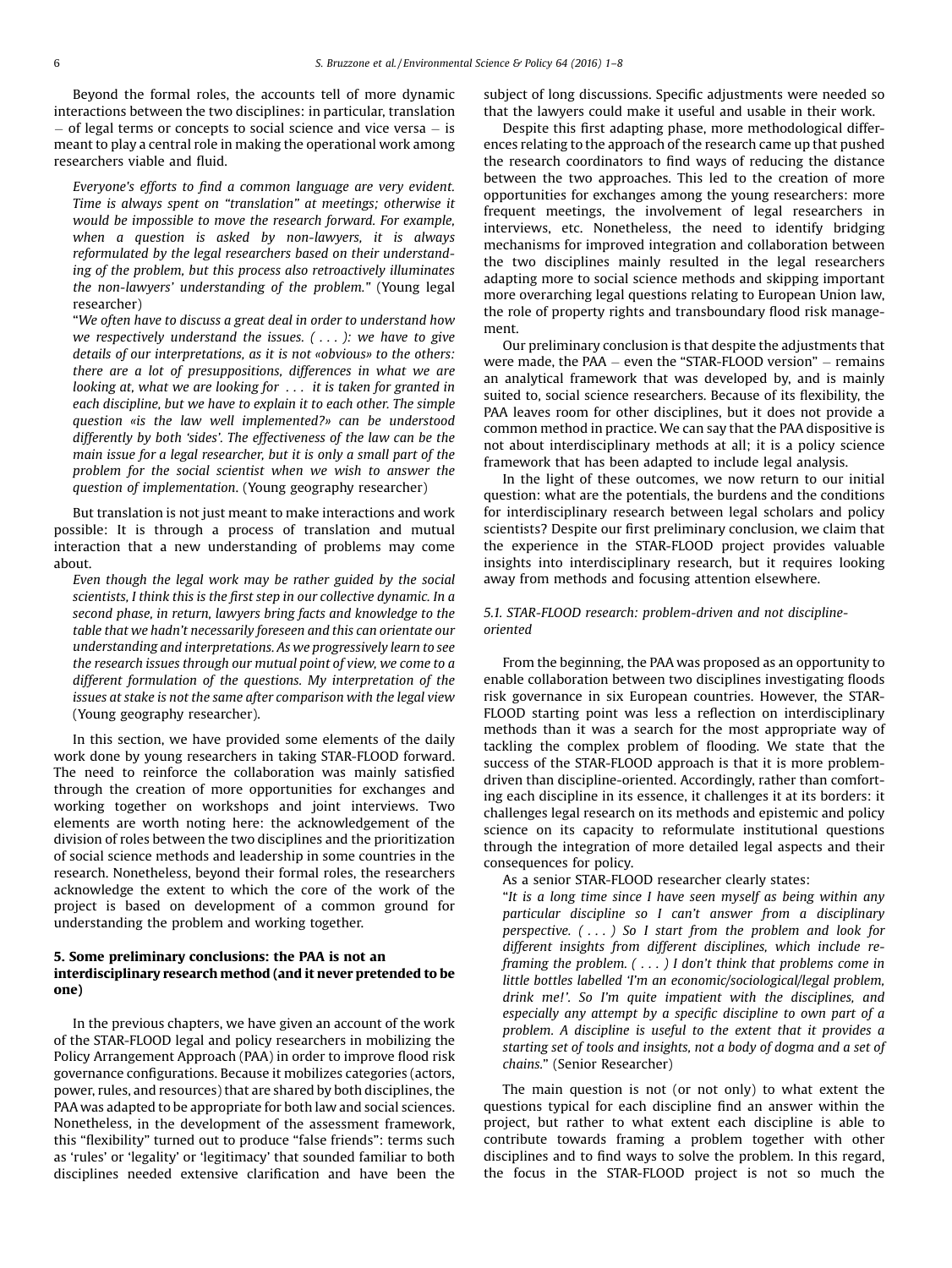development of an interdisciplinary method but rather researching a topic from multiple disciplinary perspectives. But how is this objective pursued?

## 5.2. Interdisciplinarity not a pre-condition, but built into the process

We claim that the exploration of flooding as interdisciplinary research is carried out through a reinforcement of the working relationships of the STAR-FLOOD community of researchers. Rather than theoretically, convergence between the two disciplines is sought at the empirical level through practical, easilyidentifiable "moments" of the research, and in particular through:

- a continuous process of adaptation of the PAA to both disciplines through the preparation and integration of legal questions;
- discussions and negotiations on the development of a common understanding on specific terms and their use and implications;
- the creation of a common glossary and the integration of the questions posed by each discipline, thereby allowing acknowledgment and reformulation of the issues at stake;
- the accompaniment throughout the project of accurate guidelines to support the research work, taking into account the specificities of each discipline;
- the contamination of disciplinary languages, ways of setting problems, etc.;
- the reinforcement of team cohesion by intensifying meetings and the opportunities for exchanges via Skype, social networks, etc. . . . . and pub crawls are not the least important tool!
- the promotion of joint fieldwork and interviews

Last but not least, it should be remembered that the collaboration between legal scholars and policy scientists does not come out of the blue. It was inscribed in an already-existing collaborative and interdisciplinary context. The way the PAA has been mobilized shows that it was primarily to create a common ground for researchers of different disciplines to work together on the same object  $-$  the improvement of flood risk policies.

The story we have proposed in this paper then can be seen as the various steps in the construction of a "Community of Researchers" and knowledge on flooding. This idea is consciously inspired by the concept of "community of practice" [\(Lave](#page-7-0) and [Wenger, 1991](#page-7-0)). It is mobilized to lay emphasis on the ways in which knowledge is created, spread and gathered in work practices and in the community which forms around these practices (Brown and Duguid, 1991; Zucchermaglio, 1996; Gherardi and Nicolini, 2004; Bruni and Gherardi, 2007; Siedlok et al., 2015). This approach draws special attention to how innovation and learning develop within communities of practitioners. The process we have recounted within STAR-FLOOD can be seen as the various steps in the learning process of how researchers from different epistemological backgrounds learn to work together from the creation of the consortium group, to the integration of each other's questions in the assessment framework, to the mutual understanding developed during the empirical work and finally to develop design principles for flood risk governance. In this process, the PAA represents the backbone around which the Community of Researchers develops.

In this regard, interdisciplinary work is acknowledged to be more an outcome of the research process than a pre-condition for it. Interdisciplinary work is the product of a learning process that takes place at different moments throughout the research ([Nicolini](#page-7-0) et al., [2003\)](#page-7-0). These moments are not pre-established; they are worked out during the entire research process by progressive adjustments in the way the joint work is performed. What we claim, therefore, is that while researchers are producing and

reconfiguring knowledge on flooding itself, they are at the same time learning how to work together on an interdisciplinary subject.

## 6. Interdisciplinary work and knowledge production in environmental policies

We claim that the work done within STAR-FLOOD has important implications on how to carry out research on "wicked" or "messy" problems (Rittel and [Webber,](#page-7-0) 1973; Horn and Weber, [2007\)](#page-7-0). These are problems for which no single interpretation is provided and for which "a single discipline research had encountered a bottleneck and more than one discipline was needed to make a breakthrough" ([Bruce](#page-7-0) et al., 2004). Environmental problems – including flooding – can without any doubt be counted among these. In other words, messy problems need other ways of producing knowledge, and in this regard, the STAR-FLOOD project provides some interesting inputs, which this contribution has sought to give account of.

The PAA is mobilized as a dispositive around which a community of researchers (and practice) progressively takes shape. From what we have seen, it represents a consistent and fairly flexible framework on the basis of which researchers from different disciplines are able to create a common vision on the problem at issue. This common vision is the result of joint work on the PAA itself. More than being a method, the PAA provides a common framework based on which a community of researchers learns how to work together and reconfigure their knowledge of a research topic.

As we have claimed in this contribution, knowledge on flooding is produced within an interdisciplinary learning community of researchers. Our analysis has shown the various steps of the construction of flood risk governance as a legal-political research object through the work developed by the STAR-FLOOD community of researchers. One could say that from the interactions between policy scientists and legal scholars flooding emerges as a more robust, dense and complex research subject. As we have seen, policy sciences provide vigorous lines of more abstract institutional interpretation, while the legal component provides a superior level of precision in terms of the formal functioning of the system and its implications.

STAR-FLOOD has not tackled the flood issue by applying a theoretical approach to interdisciplinary methods. This analysis has drawn attention to the fact that the reconfiguration of knowledge on flooding is approached as a progressive definition of the inter-disciplinary research practices of the researchers into this issue. As we have seen, disciplinary borders cannot be overcome by applying standardized or pre-established (interdisciplinary) solutions, but crossing borders should be treated as one of the actual goals of the research work.

Finally, we claim that the development of collaborative group of practice gathering researchers of different disciplines becomes a key element for exploring and environmental research issues. In this regard, future initiatives should pay attention to the specific work and knowledge developed within these collaborative groups and which allow the reconfiguration of the research object, from a disciplinary matter to a question of learning within a working community.

#### References

- Aubert, V., 1963. [Researches](http://refhub.elsevier.com/S1462-9011(16)30191-5/sbref0005) in the Sociology of Law. Am. Behav. Sci. 7, 16.
- Brouwer, P.W., 2000. Kenmerken Van Recht [\[Characteristics](http://refhub.elsevier.com/S1462-9011(16)30191-5/sbref0010) of Law]. Ars Aequi Libri, [Nijmegen.](http://refhub.elsevier.com/S1462-9011(16)30191-5/sbref0010)
- Brown, J., Duguid, P., 1991. [Organizational](http://refhub.elsevier.com/S1462-9011(16)30191-5/sbref0015) learning and communities of practice: toward a unified view of working, learning and [bureaucratisation.](http://refhub.elsevier.com/S1462-9011(16)30191-5/sbref0015) Org. Sci. 2, [40](http://refhub.elsevier.com/S1462-9011(16)30191-5/sbref0015)–57.